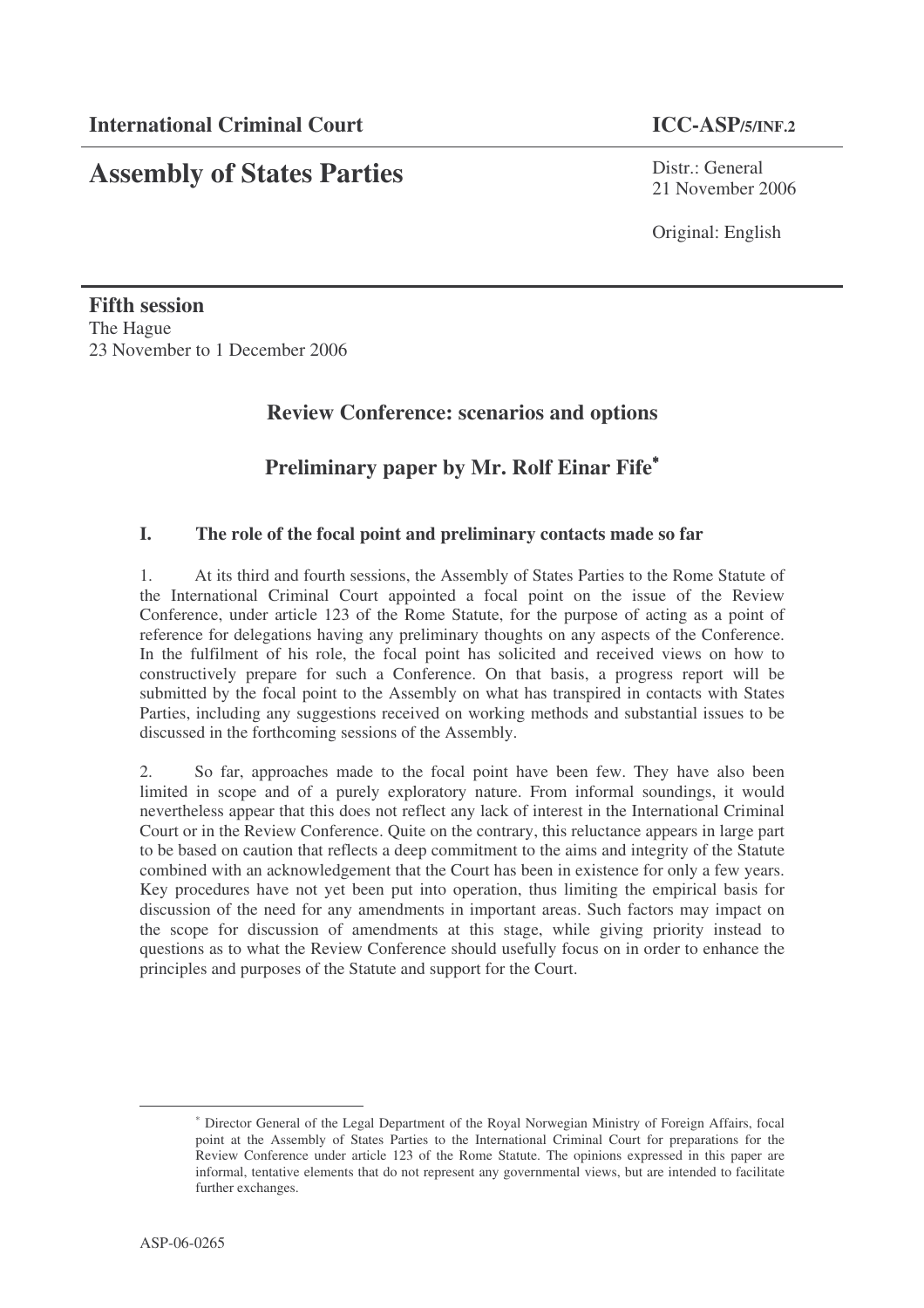# **II. Some reflections on the preparation of the Review Conference**

3. Some reflections are offered in the following paragraphs as a contribution towards the structuring of a framework for further discussion aimed to achieving the above-mentioned broadly shared objectives.

### **A. Timing of the Review Conference**

4. Article 123 of the Statute provides that "the Secretary-General of the United Nations shall convene" the first Review Conference seven years after the entry into force of the Statute. It follows from this provision (and maybe in even clearer terms from the French and Spanish versions, which use respectively the terms "*convoquera*" and "*convocará*") that the convocations, or invitations, have to be issued in July 2009. This requires that the Conference be held within a reasonable deadline thereafter, which could mean in 2010, if deemed practical.

5. There may be a wish to schedule the Conference in such a way as to avoid overlapping with regular sessions of the United Nations General Assembly and of the Assembly of States Parties. Holding the Conference in 2010 may also permit the new Bureau of the Assembly which is to be elected for a three-year term at the end of 2008 to finalize preparations in 2009.

6. While there is no legal obligation to convene further Review Conferences afterwards, and although amendments may be adopted later without holding such Conferences, it should be noted that article 123 of the Statute is unambiguous. Other Review Conferences may be convened at any time thereafter, on the basis of majority decisions by the States Parties. The first Review Conference must therefore not be prepared on the basis of any misperception that this "would be the last opportunity to address a particular issue".

### **B. Nature and purpose of the Review Conference**

7. Article 123 of the Statute also provides that the Review Conference shall "consider any amendments to this Statute. Such review may include, but is not limited to, the list of crimes contained in article 5". Moreover, it may include amendments to provisions of an institutional nature in accordance with article 122 of the Statute. It should be noted that there is only one legally mandatory review to be carried out at the first Review Conference. This concerns the Transitional Provision in article 124, on deferred acceptance of jurisdiction of the Court for war crimes. With this sole exception, it is entirely up to the States Parties to decide whether other provisions will be reviewed at the Conference.

8. This is also confirmed by guidance taken from resolutions E and F of the Final Act of the Rome Diplomatic Conference. Thus, resolution E recommends that a "Review Conference" consider the crimes of terrorism and drug crimes with a view to arriving at an acceptable definition thereof and their inclusion in the list of crimes within the jurisdiction of the Court.

9. Moreover, paragraph 7 of resolution F provides that proposals shall be submitted to the Assembly of States Parties "at a Review Conference", with a view to arriving at an acceptable provision on the crime of aggression for inclusion in the Statute. It should be noted that the crime of aggression is given particular priority, as may be gathered from its inclusion in article 5 of the Statute and from the work currently being carried out by the Special Working Group on the Crime of Aggression, both in the course of various sessions of the Assembly of States Parties and during intersessional discussions. Several delegations have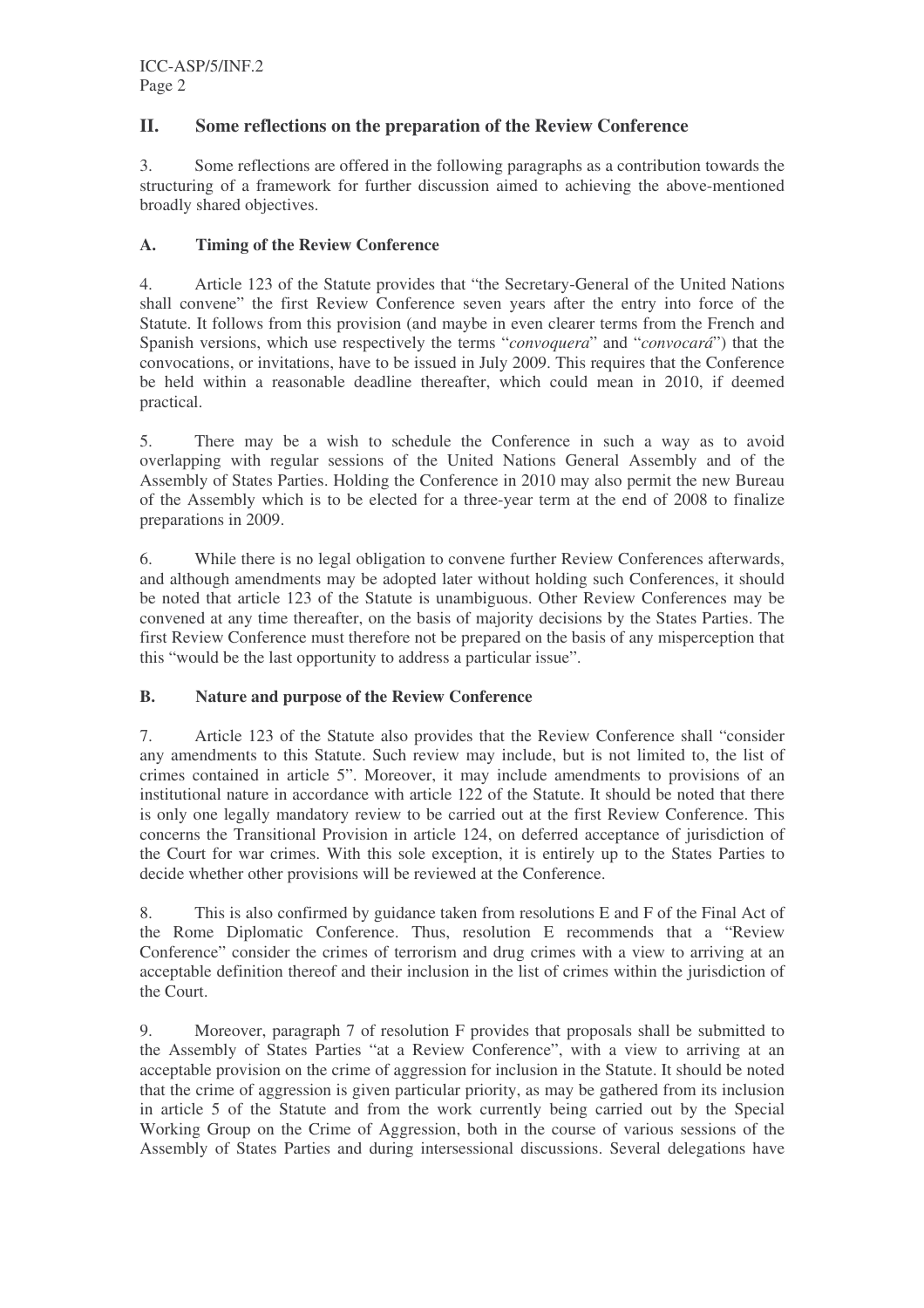indicated to the focal point that the outcome of this ongoing work will prove to be very important when setting out the agenda for the Review Conference.

10. In general, the criteria set out in article 121, paragraphs 3 to 7 of the Statute, are decisive with regard to the assessment as to what amendments may be adopted. For all practical purposes, only proposals that command very broad support and which are considered almost by consensus as being "ripe for inclusion" can be included in the Statute.

11. This brief description of provisions relevant to the subject matter of the first Review Conference can provide only a normative "skeleton". It says little of what is required to achieve a successful Conference. It is submitted that the real question here is what States Parties, based on prior consultations and broad agreement through cross-regional support, believe would be helpful for the Court and for the interests of international criminal justice.

12. The Review Conference will also (and not least) play an important role in projecting to the outside world an image of the present stage of development of the Court and of the continued existence of a consensus among States Parties with regard to international criminal justice. In practice, this will also, and not least, be an occasion for a "stock taking" of international criminal justice at a time where the completion strategies of the International Criminal Tribunals for Rwanda and the Former Yugoslavia are well under way.

13. The key success criteria for the Conference may therefore have less to do with amendments to the Statute than with what kind of overall message is conveyed to the international community at large about international criminal justice, through the holding of the Review Conference.

### **C. Possible inspiration from other review conferences and processes**

14. Several treaties have review mechanisms. Various treaty regimes have experienced different kinds of review conferences. Allowing for a broad variety of individual variations and recognizing that differences may derive from the exact terms of each treaty, certain common perspectives may nevertheless be interesting. In certain cases, inspiration or lessons may even be drawn from past experience.

15. Treaties concerning prohibited weapons frequently have review mechanisms, reflecting the possibility of further additions in light of technological and other developments. Such treaty regimes may be particularly relevant here if they provide for such a stock taking mechanism. Under the circumstances, if agreement has been reached on expanding the list of weapons that are subject to a comprehensive prohibition, this may be relevant for the States Parties to the International Criminal Court.

16. The experience of the 1979 Convention on the Physical Protection of Nuclear Material is also interesting. It illustrates the evolution of circumstances that led to substantive amendments to the original Convention. The latter entered into force in 1987, with reviews to be carried out every five years. The first reviews did not reveal any broadly shared perceptions of the need for amendments. However, substantive changes were introduced at a Review Conference in 2005, as a consequence of the emergence of a consensus for substantive revision.

17. The first Review Conference on the 1995 Agreement for the Implementation of the Provisions of the United Nations Convention on the Law of the Sea of 10 December 1982 relating to the Conservation and Management of Straddling Fish Stocks and Highly Migratory Fish Stocks was held in May 2006, five years after the entry into force of the Agreement. In the course of preparations, consensus had emerged on the need to put an emphasis on such key issues as: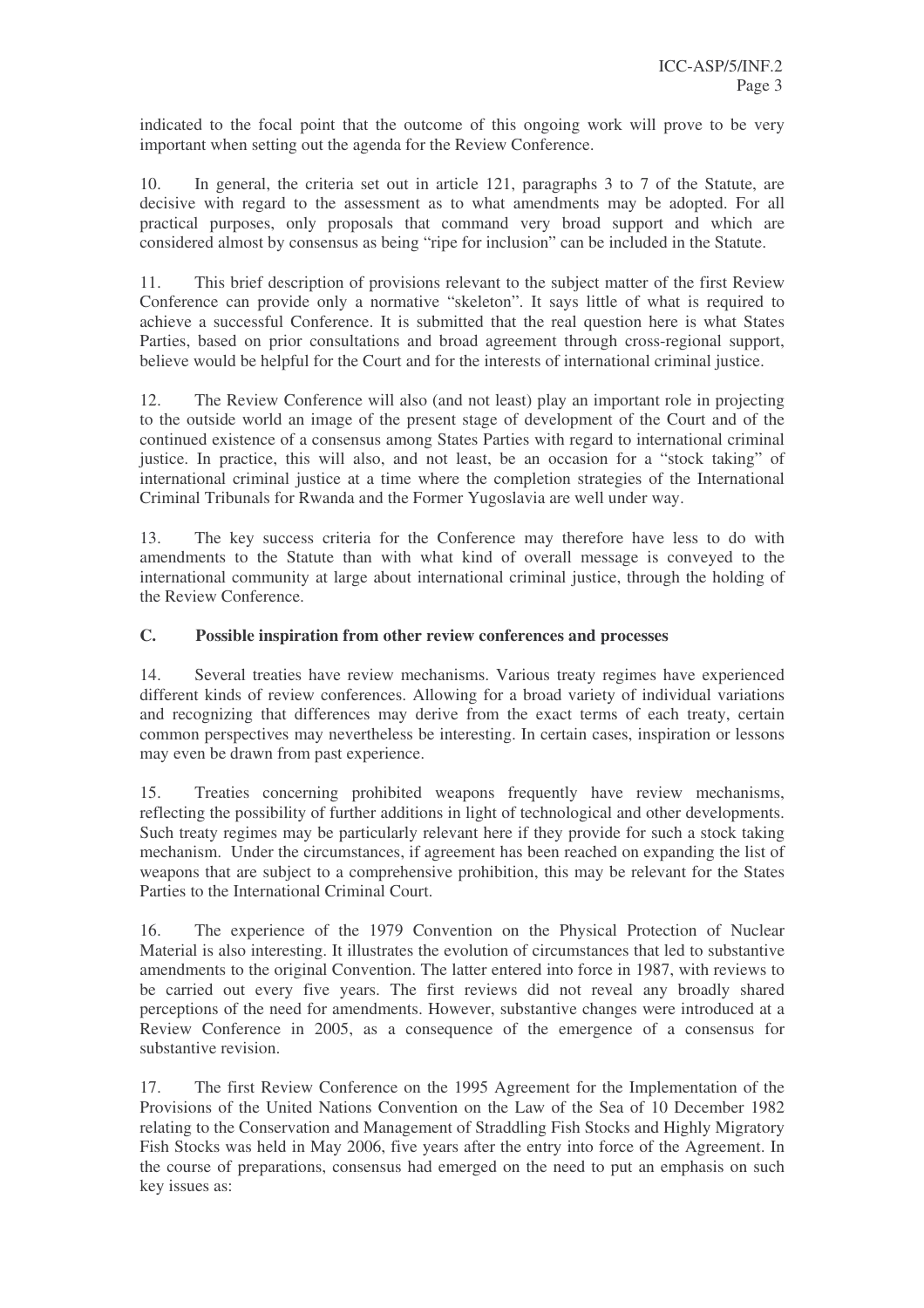- The extent to which relevant rules have been incorporated into national laws;
- The extent to which relevant provisions are being applied in practice;
- The extent to which States are taking action to remedy instances of failure to apply those provisions in practice.

18. In the case of the 1995 Agreement, limited time had passed since its entry into force. It was perceived to be useful to share views and to garner broader knowledge about implementation of the treaty norms on a national and regional level and about compliance issues and related challenges. Such a stock taking was meant not to monitor States but to provide an important overall cross-fertilization between States and other important actors, including civil society. It was viewed as an important contribution to increased effectiveness and participation in the Agreement. The possibility for consideration of amendments was deferred to a later stage and on the basis of a needs assessment.

19. Before deciding on the duration and agenda of a Review Conference, hard-nosed questions should be asked about what would be useful for the treaty and the implementation of its aims.

#### **D. Possible institutional framework for further preparatory work**

20. The limited approaches that have been made to the focal point up to now might indicate that so far there seems to be little sense of urgent needs with regard to amendments to the Statute, without prejudice to the ongoing work on the crime of aggression.

21. Nevertheless, preparations need to start in 2006 with a view to utilising the remaining time before the Conference (in practical terms the next two years) to effectively ensure success.

22. As a first step, consideration may be given to establishing a working group of the Assembly of States Parties for this purpose. Informal intersessional meetings may take place on particular issues.

23. Such a working group may consider the following three broad clusters of issues and prepare relevant documents thereon:

(a) Clarification of the precise rules of procedure applicable to the Review Conference (see articles 2 (2) et al. of the Rules of Procedure of the Assembly of States Parties).

(b) Ways of structuring the following items for inclusion in the Conference's agenda:

- (i) Stock taking of Court activities and highlighting of issues, which will be useful for the Court;
- (ii) Consideration of progress made in various existing fora which have a bearing on the possibility of amendments to the Statute;
- (iii)Consideration of the outcome of the work of the Special Working Group on the Crime of Aggression (with special emphasis on this item);
- (iv) Consideration of any issues which could give rise to amendments and which should be discussed in the working group. This would be done on the clear understanding that the working group would not duplicate work that is being carried out in other fora. Moreover, consideration of